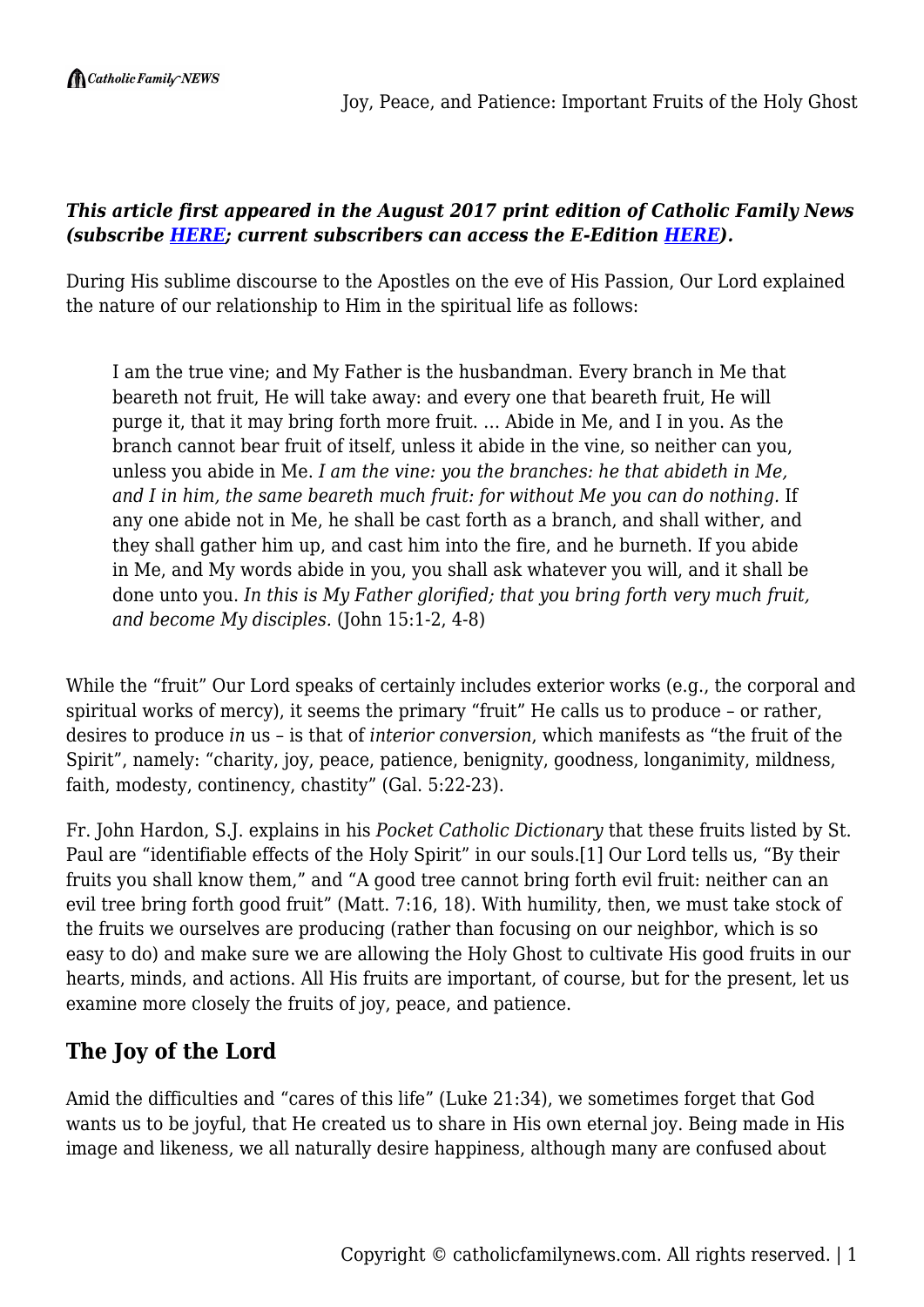how to attain it. So how do we transcend the fleeting delights found in natural goods and experience the supernatural joy of the Lord? Jesus gives us a clue in His Last Supper discourse, when He says: "As the Father hath loved Me, I also have loved you. *Abide in My love.* If you keep My commandments, you shall abide in My love; as I also have kept My Father's commandments, and do abide in His love. *These things I have spoken to you, that My joy may be in you, and your joy may be filled*" (John 15:9-11).

Our Lord shows us that true and lasting joy is a fruit of *charity*, the very life of God Himself, which we first receive through Baptism, "the laver of regeneration and renovation of the Holy Ghost" (Tit. 3:5). St. Thomas Aquinas demonstrates how charity produces joy in his *Summa Theologiae*:

It is written: "The charity of God is poured forth in our hearts by the Holy Ghost, Who is given to us" (Rom. 5:5). But joy is caused in us by the Holy Ghost according to Romans 14:17: "The kingdom of God is not meat and drink, but justice and peace, and joy in the Holy Ghost." *Therefore, charity is a cause of joy.*

#### He [goes on](http://www.newadvent.org/summa/3028.htm) to explain:

[W]hen we were treating of the passions [in a previous section of the *Summa*], joy and sorrow proceed from love, but in contrary ways. For joy is caused by love, either through the presence of the thing loved, or because the proper good of the thing loved exists and endures in it; and the latter is the case chiefly in the love of benevolence, whereby a man rejoices in the well-being of his friend, though he be absent. On the other hand, sorrow arises from love, either through the absence of the thing loved, or because the loved object to which we wish well, is deprived of its good or afflicted with some evil. *Now charity is love of God, Whose good is unchangeable, since He is His goodness, and from the very fact that He is loved, He is in those who love Him by His most excellent effect*, according to 1 John 4:16: "He that abideth in charity, abideth in God, and God in him." *Therefore, spiritual joy, which is about God, is caused by charity.*[2]

The more we grow in our exercise of charity, by loving God and our neighbor as Jesus taught us, the more firmly we will abide in His love and be filled with His joy. Our lives on earth will still involve suffering, for it is "through many tribulations we must enter into the kingdom of God" (Acts 14:21), but the same Lord Who commands us to take up our cross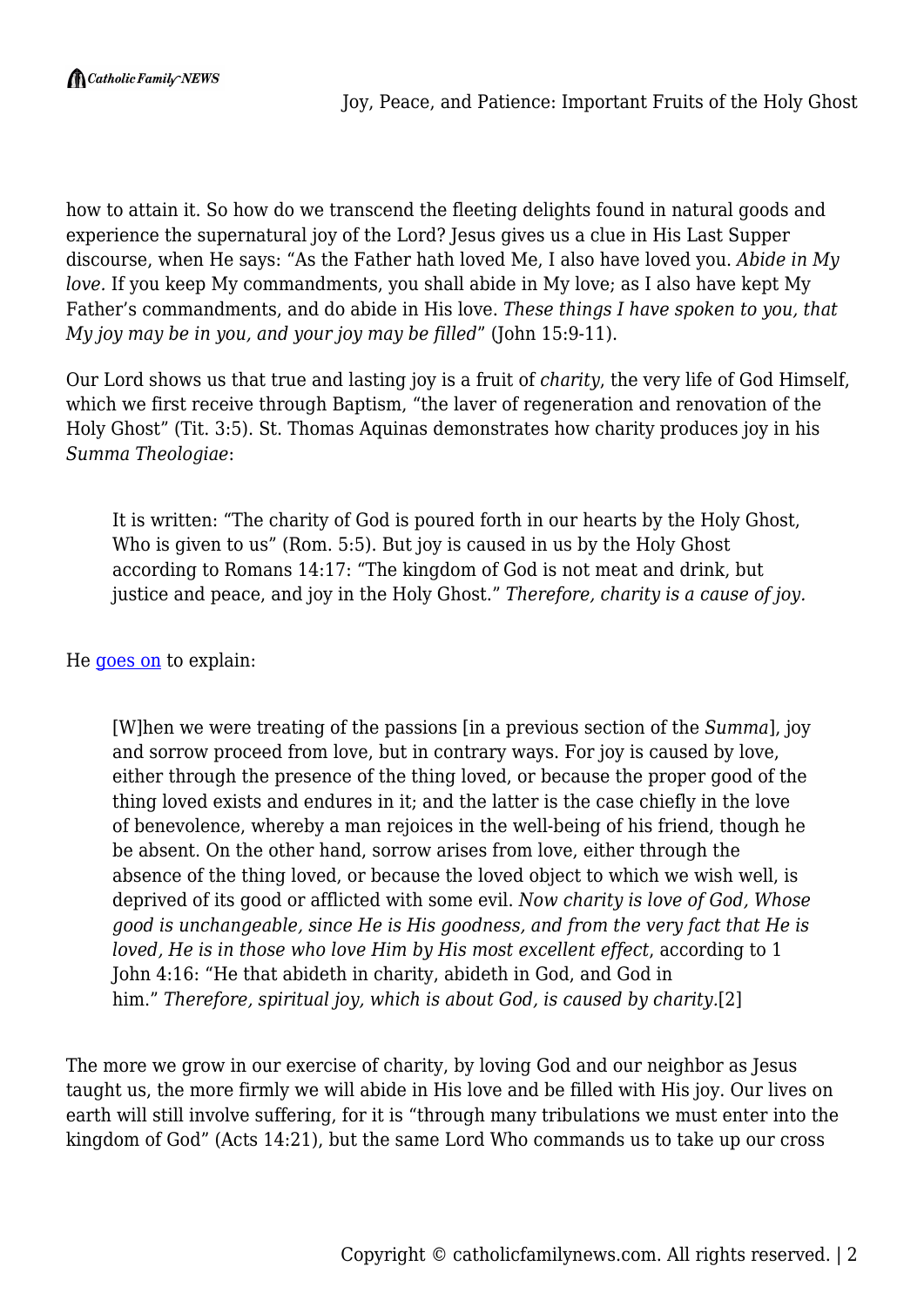daily and follow Him (see Luke 9:23) also says: "Come to Me, all you that labor and are burdened: and I will refresh you. Take My yoke upon you and learn of Me, because I am meek and humble of heart: and you shall find rest for your souls. For My yoke is sweet and My burden light" (Matt. 11:28-30).

There is, of course, a time and a place in life for sorrow (e.g., compunction of heart for our sins, grief due to the loss of a loved one), but we must be careful not to let it consume us. St. Francis de Sales, renowned bishop and doctor of the Church, wrote about sorrow and how to deal with it in his *Introduction to the Devout Life*:

"Sorrow that is according to God produces penance that surely tends to salvation, whereas the sorrow that is according to the world produces death," says St. Paul [2 Cor. 7:10]. *Sorrow, then, can either be good or evil according to its different ways of affecting us.* True enough, *it produces more bad effects than good*, for it has only two good effects, namely, compassion and repentance, whereas it has *six evil effects, namely, anxiety, sloth, wrath, jealousy, envy, and impatience*. …

*The enemy uses sorrow to set temptations before good men.* Just as he tries to make the wicked rejoice in their sins, so also he tries to make the good grieve over their virtues and good works, and just as he cannot bring men to do evil except by making it look attractive, so also he cannot turn us away from good except by making it look disagreeable. *The evil one is pleased with sadness and melancholy because he himself is sad and melancholy and will be so for all eternity.* Hence, he desires that everyone should be like himself.

*Evil sorrow disturbs and upsets the soul, arouses inordinate fears, creates disgust for prayer, stupefies and oppresses the brain, deprives the mind of prudence, resolution, judgment, and courage, and destroys its strength.* In a word, it is like a severe winter which spoils all the beauty of the country and weakens all the animals. It takes away all sweetness from the soul and renders it disabled and impotent in all its faculties.[3]

After describing the malady, St. Francis prescribes the following remedies: prayer[4], perseverance in good works, singing spiritual songs[5], external acts of devotion, bearing one's soul to a trusted priest, and humble resignation to God's will. He concludes by assuring his readers: "Do not doubt that after God has put you on trial He will deliver you from this evil"[6].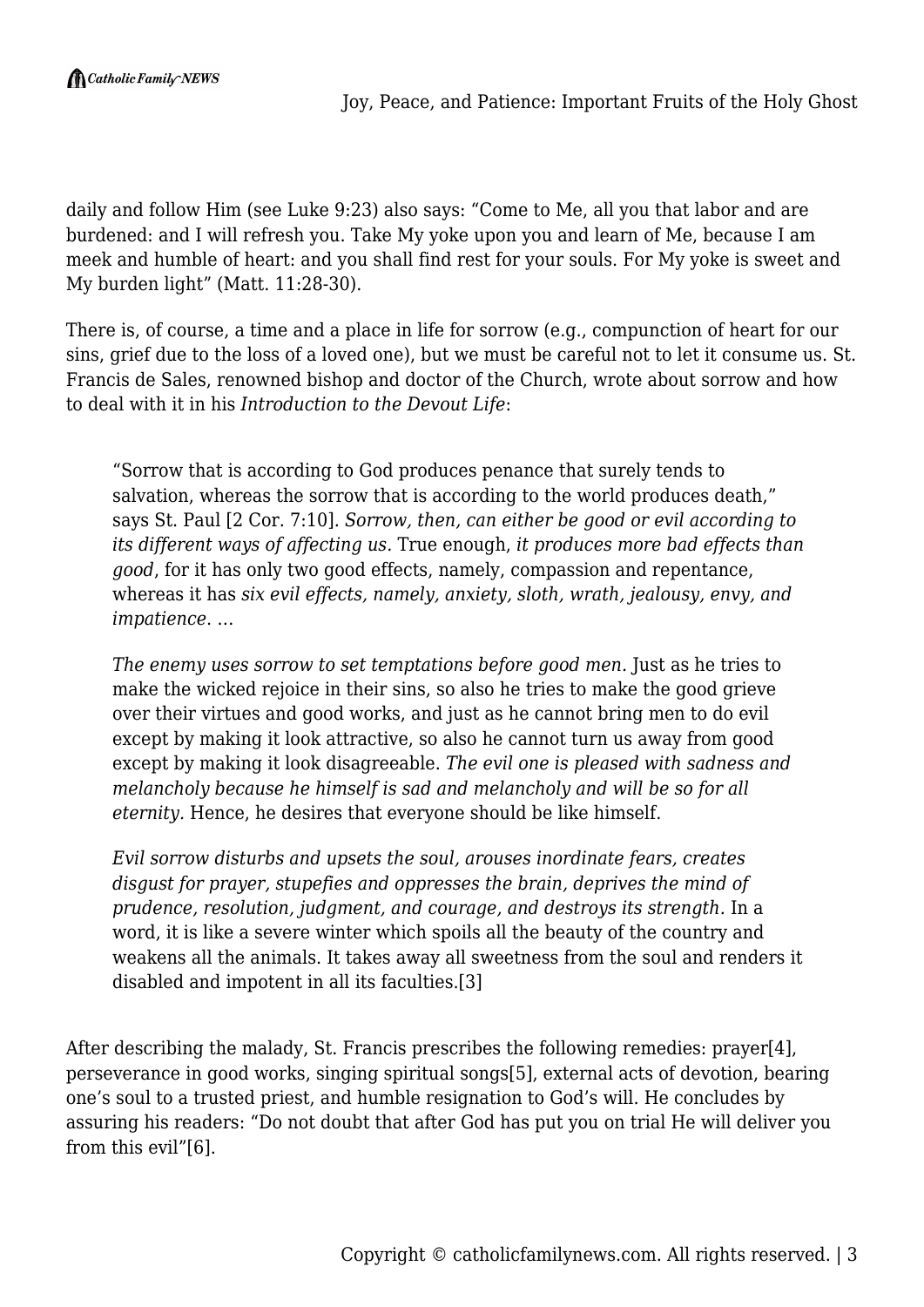Truly, "the joy of the Lord is our strength" (2 Esd. 8:10) and our refreshment in this vale of tears, as St. Peter reminds us: "Dearly beloved, think not strange the burning heat which is to try you, as if some new thing happened to you; but if you partake of the sufferings of Christ, rejoice that when His glory shall be revealed, you may also be glad with exceeding joy" (1 Pet. 4:12-13). Our Lord Himself says the same: "Blessed are ye when they shall revile you, and persecute you, and speak all that is evil against you, untruly, for My sake: Be glad and rejoice, for your reward is very great in heaven" (Matt. 5:11-12).

# **The Peace of Christ**

*Pax Domini sit semper vobiscum* – "the peace of the Lord be always with you." We hear these words just prior to the *Agnus Dei* during Holy Mass. And after the *Agnus Dei*, the priest prays in preparation for Holy Communion: "O Lord Jesus Christ, Who didst say to Thine Apostles: Peace I leave you, My peace I give unto you: look not upon my sins but upon the faith of Thy Church; and deign to give her that peace and unity which is in accord with Thy will: Who livest and reignest God, world without end. Amen." Jesus spoke about the gift of His peace, like His joy, during the same Last Supper discourse: "*Peace I leave with you: My peace I give unto you: not as the world giveth, do I give unto you.* Let not your heart be troubled: nor let it be afraid" (John 14:27). Notice how He emphasizes that "not as the world giveth, do I give unto you." What, exactly, distinguishes the peace of Christ from worldly peace?

St. Thomas observes that true peace, another fruit of charity, is first and foremost something interior – namely, a right ordering of our appetites (desires). He quotes St. Augustine's definition ("peace is tranquility of order") and **explains** that "tranquility consists in all the appetitive movements in one man being set at rest together." This mention of "rest" brings to mind another [famous line](http://www.newadvent.org/fathers/110101.htm) from Augustine found at the beginning of his *Confessions*: "You move us to delight in praising You; for You have formed us for Yourself, and our hearts are restless till they find rest in You." The primary object of our desire must be God Himself, the Supreme Good. Only when we allow Him to detach us from the endless pursuit of finite goods will we experience "the peace of God, which surpasseth all understanding" (Philip. 4:7). This requires us to "put off … the old man" of sin, "who is corrupted according to the desire of error" and "put on the new man, who according to God is created in justice and holiness of truth" (Eph. 4:22, 24). As St. Paul explains elsewhere, we must reckon ourselves "dead to sin, but alive unto God" (Rom. 6:11) as a result of our dying with Christ through Baptism and rising with Him to the life of grace.

Interior peace of soul, a fruit of God's purifying love, is thus necessary for authentic and lasting peace with our neighbor. St. James touches on this truth in his epistle: "From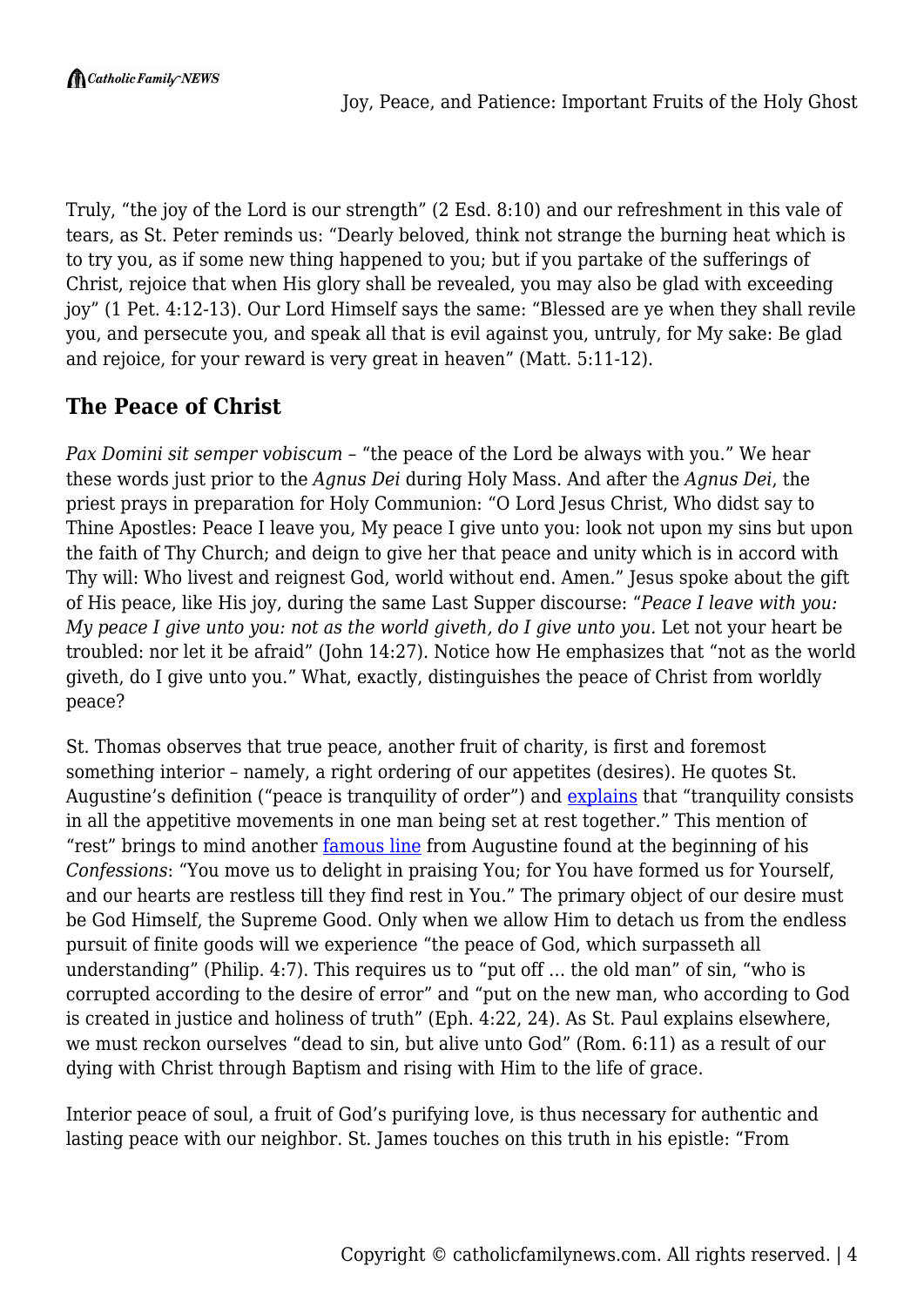whence are wars and contentions among you? Are they not hence, from your concupiscences, which war in your members?" (Jam. 4:1). In other words, the root of all conflicts among individuals, families, and nations is ultimately a lack of God's peace in the soul. If we desire peace in our relationships with others, we must first "let the peace of Christ rejoice in [our own] hearts" (Col. 3:15). Then, and only then, will we be able to love – not only those who love us, but even our enemies, as Our Lord commands (see Matt. 5:43-48) and St. Paul exhorts:

*If it be possible, as much as is in you, have peace with all men.* Revenge not yourselves, my dearly beloved; but give place unto wrath, for it is written: Revenge is mine, I will repay, saith the Lord. But if thy enemy be hungry, give him to eat; if he thirst, give him to drink. For, doing this, thou shalt heap coals of fire upon his head. *Be not overcome by evil, but overcome evil by good.* (Rom. 12:18-21)

### **Patient Endurance**

Finally, to preserve joy and peace in the midst of adversity, we must have patience. The Holy Ghost produces this good fruit in our souls by moving us to exercise, in particular, the virtue of hope and the gift of fortitude by which we look forward with confidence to the promise of heavenly glory and resolve to "persevere unto the end" – even unto martyrdom – and thus "be saved" (Matt. 10:22). As part of the "pruning process" mentioned by Jesus as necessary for our spiritual growth (see John 15 above), our heavenly Father often uses trials and suffering as the means of refining us, as it is written in the Book of Ecclesiasticus:

Son, when thou comest to the service of God, stand in justice and in fear, and prepare thy soul for temptation. *Humble thy heart, and endure*: incline thy ear, and receive the words of understanding: and make not haste in the time of clouds. *Wait on God with patience: join thyself to God, and endure*, that thy life may be increased in the latter end. Take all that shall be brought upon thee: and *in thy sorrow endure*, and in thy humiliation keep patience. *For gold and silver are tried in the fire, but acceptable men in the furnace of humiliation.* Believe God, and He will recover thee: and direct thy way, and trust in Him. Keep His fear, and grow old therein. Ye that fear the Lord, wait for His mercy: and go not aside from Him, lest ye fall. Ye that fear the Lord, believe Him: and your reward shall not be made void. *Ye that fear the Lord, hope in Him: and mercy shall come to you for your delight.* Ye that fear the Lord, love Him, and your hearts shall be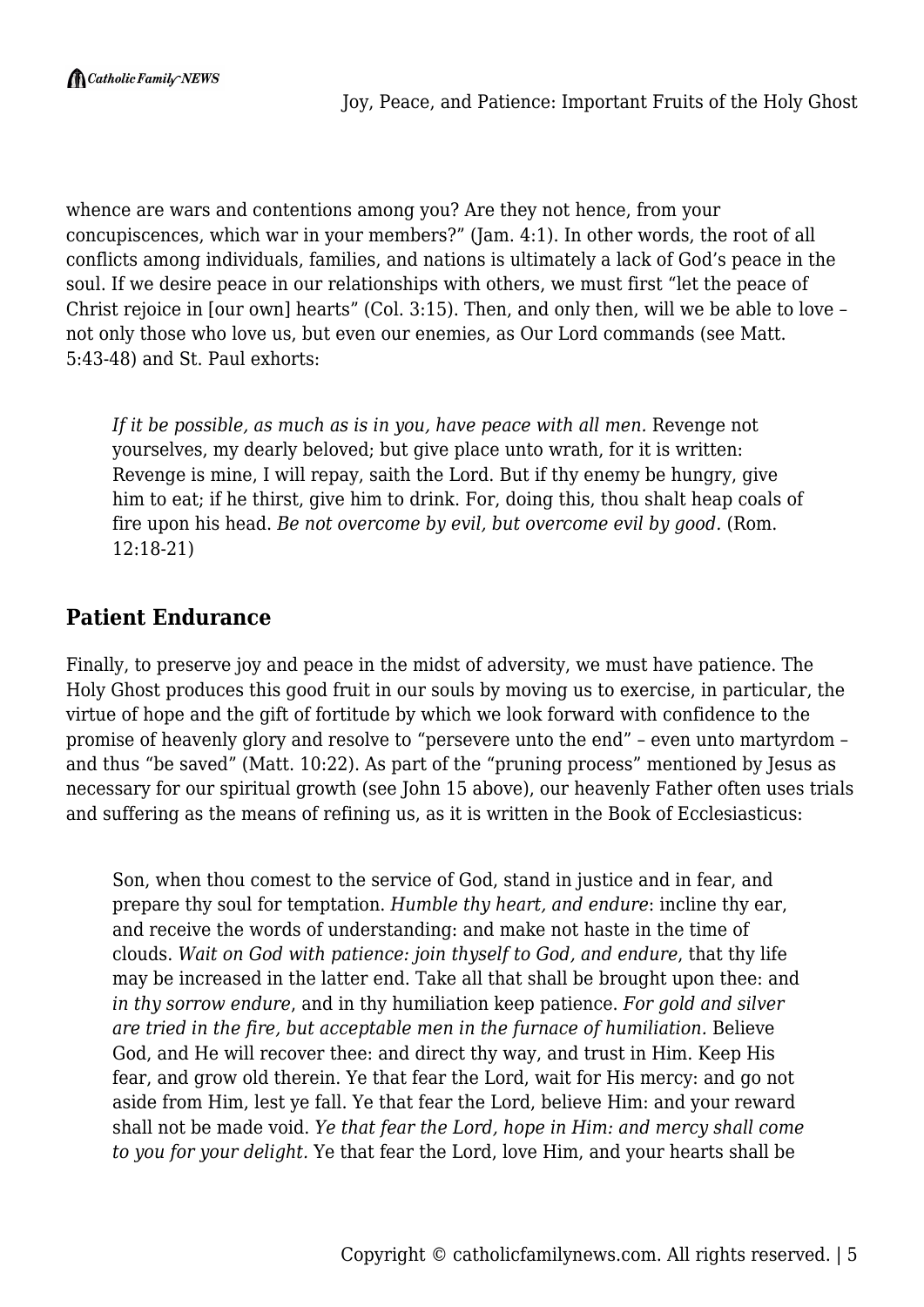enlightened. My children, behold the generations of men: and know ye that *no one hath hoped in the Lord, and hath been confounded*. For who hath continued in his commandment, and hath been forsaken? or who hath called upon Him, and He despised him? *For God is compassionate and merciful*, and will forgive sins in the day of tribulation: and He is a protector to all that seek Him in truth. (Ecclus. 2:1-10)

We find the very same message repeated on the pages of the New Testament. "For *patience is necessary* for you," says St. Paul, "that, doing the will of God, you may receive the promise" (Heb. 10:36). St. James goes even further, proclaiming: "My brethren, *count it all joy* when you shall fall into divers temptations; *knowing that the trying of your faith worketh patience*. And patience hath a perfect work; that you may be perfect and entire, failing in nothing. … *Blessed is the man that endureth temptation*; for when he hath been proved, he shall receive a crown of life, which God hath promised to them that love him" (James 1:2-4, 12). And Our Lord promises, "In your patience you shall possess your souls" (Luke 21:19).

## **Abide in Christ**

"I am the vine: you the branches: he that abideth in Me, and I in him, the same beareth much fruit: for without Me you can do nothing," says Our Lord (John 15:5). Let us, therefore, abide in Him through daily prayer; frequent resort to Confession and reception of Holy Communion; and true devotion to Mary, which St. Louis de Montfort calls "the true Tree of Life." By these means, the Holy Ghost will surely produce His good fruits in our souls and help us abound in good works.

"Now the God of hope fill you with all joy and peace in believing; that you may abound in hope, and in the power of the Holy Ghost" (Rom. 15:13).

### *Want more great Catholic content? [SUBSCRIBE](https://www.catholicfamilynews.com/new-subscription) to Catholic Family News and help support our work! [DONATIONS](https://catholicfamilynews.com/donate/) are also accepted and greatly appreciated. God bless you and thanks for reading!*

#### **Notes:**

[1] See Fr. John A. Hardon, *Pocket Catholic Dictionary* (New York: Doubleday, 1985), p. 157 (Fruits of the Holy Spirit).